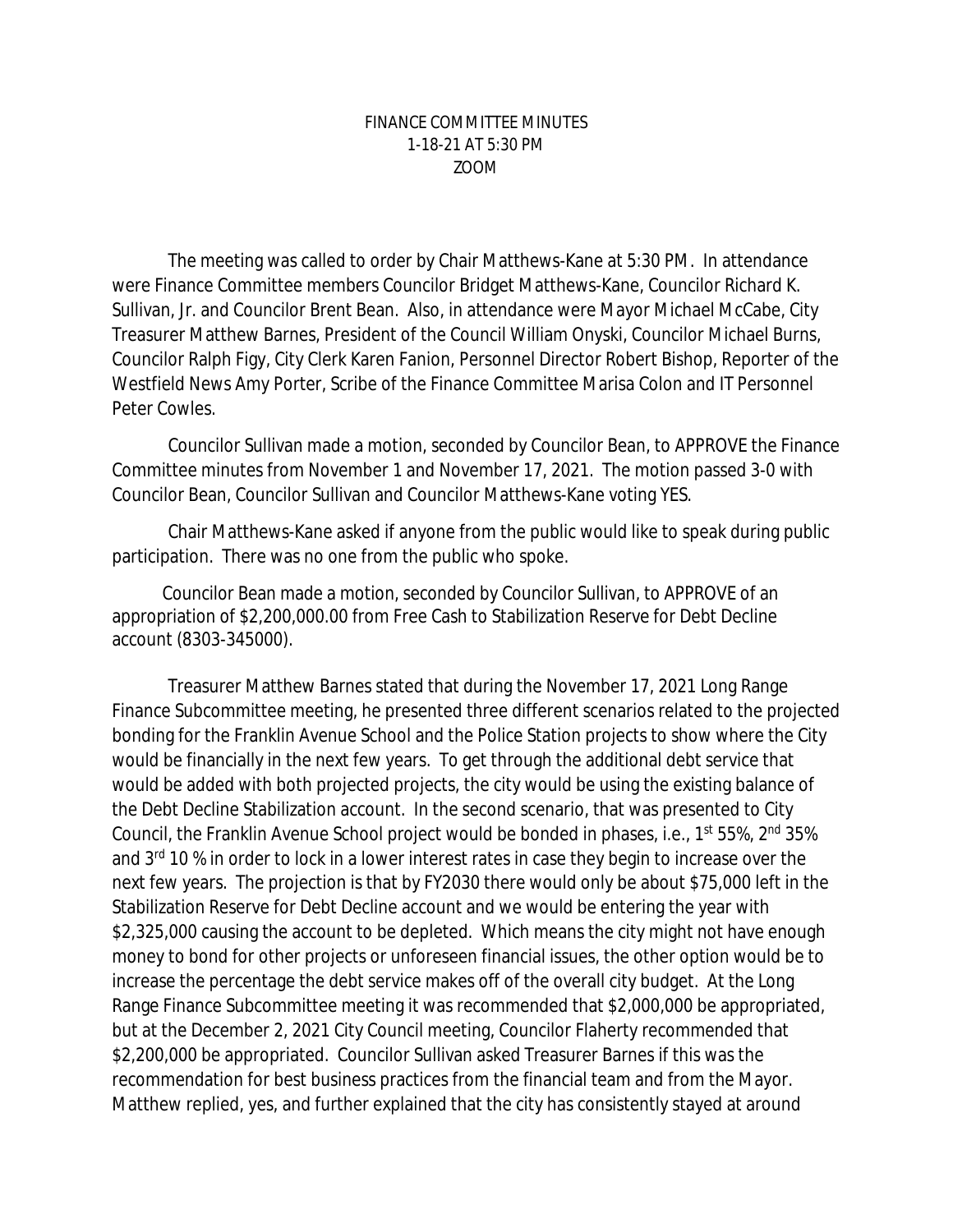\$7,000,000 per year in debt services and by adding the school and police station projects, the debt services would be over \$8,000,000 a year. The Debt Decline account would then be used to level the budget out and by doing that it would bring it back down to zero. Councilor Sullivan asked with the amount of money that the city has in Stabilization and the amount of money that the city will have, if this passes, in Debt Decline, are well within the ranges that the rating agencies when looking at the city's bond rating will find acceptable. Treasurer Barnes, stated that the rating agencies prefer the city to have 5% of the budget in Stabilization. The city would have to disclose to the rating agencies that a portion is Debt Decline that city will be using in the next few years as the projects begin. Councilor Sullivan asked if by disclosing this information, will cause an adverse effect to the city's bond rating, which has been good for the last couple of decades. Treasurer Barnes, replied no because the city will still be over the 5%. Councilor Bean asked if this will be a reoccurring appropriation that happens every year. Also, he mentioned that there is still no discussion of how much the High School project will cost. Treasurer Barnes, replied no, and further explained that \$500,000 may be added to the budget this year, but this will be the last of the larger million dollar contributions because once the school bonding comes on, the city will be using the Debt Decline/Stabilization money to help fund that Debt Service portion of the budget each year. Councilor Bean asked if there will be any discussion on the new high school project this year. Treasurer Barnes stated that when the Westfield High School feasibility study was done, the projection for the Westfield High School project would be passed 2030. Councilor Bean asked if there will be a lot of Debt Decline or Debt Service coming off of the budget. Treasurer Barnes answered that in FY2030, it is projected that the city's Debt Service will be approximately \$7,500,000 and that is without a new High School. The motion passed 3-0 with Councilor Bean, Councilor Sullivan and Councilor Matthews-Kane voting YES.

Councilor Bean made a motion, seconded by Councilor Sullivan, to APPROVE a Resolution for the acceptance of a Grant in the amount of \$1,500.00 from the Massachusetts Department of Environmental Protection for a Sustainable Materials Recovery Program Small-Scale Initiatives to the Twiss Street Transfer Station for recycling costs.

Councilor Matthews-Kane explained to the members that Public Health Director Joe Rouse was unable to attend the meeting. She further explained that this grant is a standard grant, according the supporting documents and there is no match from the city that is required. There were no questions or comments from the members at this time. The motion passed 3-0 with Councilor Bean, Councilor Sullivan and Councilor Matthews-Kane voting YES.

Councilor Bean made a motion, seconded by Councilor Sullivan, to APPROVE the transfer of \$8,196.29 within the City Clerk's Department from Election Personnel account (11610000- 512410) to Purchase of Services account (11610000-520000).

City Clerk Karen Fanion explained that historically ballot costs range from \$4,000 to \$5,000, but this year the cost was \$12,000. This year the City Clerk's office had to print enough ballots for early voting, in person and mail in, and Early Voting for Municipal Elections had not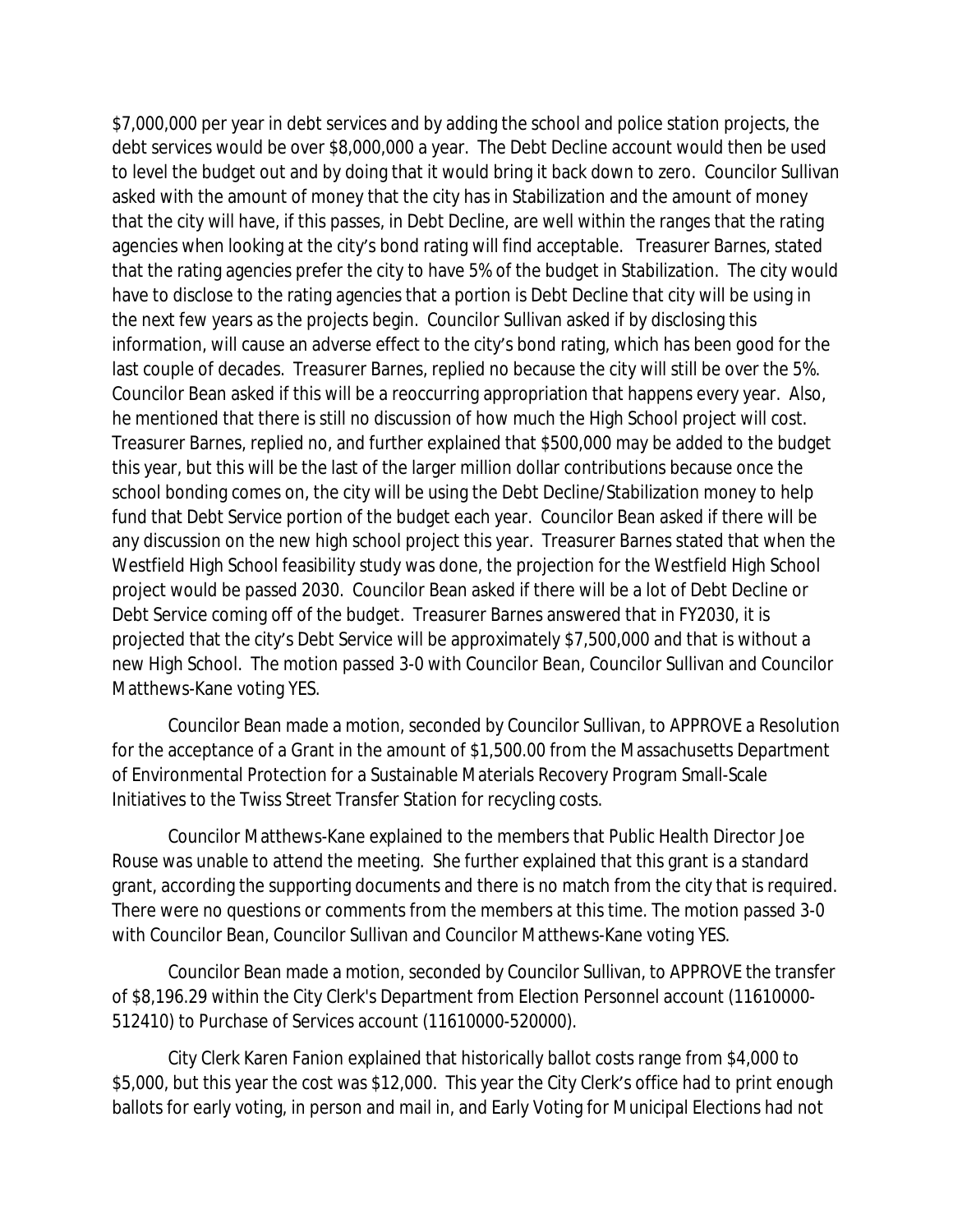been approved by the legislature prior to doing the budget, therefore, there was no knowledge of having to purchase two types of ballots. Additionally, there was a charge of \$2,600 for folding absentee and early voting ballots and the shipping and handling was \$1,000. She further explained that because there was no Preliminary Election this year, there is money in the Election Personnel account and the remainder will come from the Purchase of Service account which will cover the cost of the bill. Councilor Sullivan stated he supports the transfer of funds, but recommended to pay the poll workers at least minimum wage for future elections. He further stated that working out what they are paid to how many hours they work, the city is paying the poll workers below minimum wage and it something to consider in future budgets. City Clerk Fanion, completely agreed with Councilor Sullivan and stated that she will add it to the FY23 budget. The motion passed 3-0 with Councilor Bean, Councilor Sullivan and Councilor Matthews-Kane voting YES.

Councilor Sullivan made a motion, seconded by Councilor Bean to APPROVE an appropriation of \$45,000.00 from Free Cash account (1000-359000) to Sealer Weights & Measures Department, Equipment/Vehicle account (12440000-585001).

Personnel Director Robert Bishop explained that now retired Sealer of Weights & Measures Bob Popko used his personal vehicle for many years to perform his duties and was given a stipend in lieu of a city vehicle that was not progressing as years went by. In looking into this further, not only was this a major liability with him using his personal vehicle to pull a trailer to conduct these services all over the city, but the financial compensation for that was not appropriate for the employee. With the assistance of City Purchaser, Tammy Tefft and Mayor Donald Humason, it was decided to purchase a vehicle dedicated to this position to decrease the liability for the city and to make sure the employees are taken care of moving forward so they do not have to use their own person vehicles to conduct city business. Councilor Bean asked what the hours for this position per day are. Personnel Director Bishop stated that the hours are from 7 am to 3 pm, Monday through Friday. Councilor Bean asked if the hours are all day long or just by service call. Bishop stated that is all day long and Dennis Clark, current employee, is contracted to perform services in Southwick as well as Westfield. Councilor Sullivan asked if the compensation from Southwick goes into the General Fund. Personnel Director Bishop stated that he will look into and get back to the Councilor. Councilor Sullivan asked if the city bills Southwick or does Southwick automatically send Westfield a payment. Personnel Director Bishop stated that the Sealer's office does bill the town of Southwick. Councilor Beans asked if Dennis Clark was the original Sealer for Southwick and asked if he is currently a resident of Southwick. Robert replied yes to both questions. Councilor Matthews-Kane asked what is the trailer's function and purpose. Personnel Director Bishop explained that the trailer holds all of the tools and equipment the City Sealer needs in order to certify gas and oil pumps, etc. The motion passed 3-0 with Councilor Bean, Councilor Sullivan and Councilor Matthews-Kane voting YES.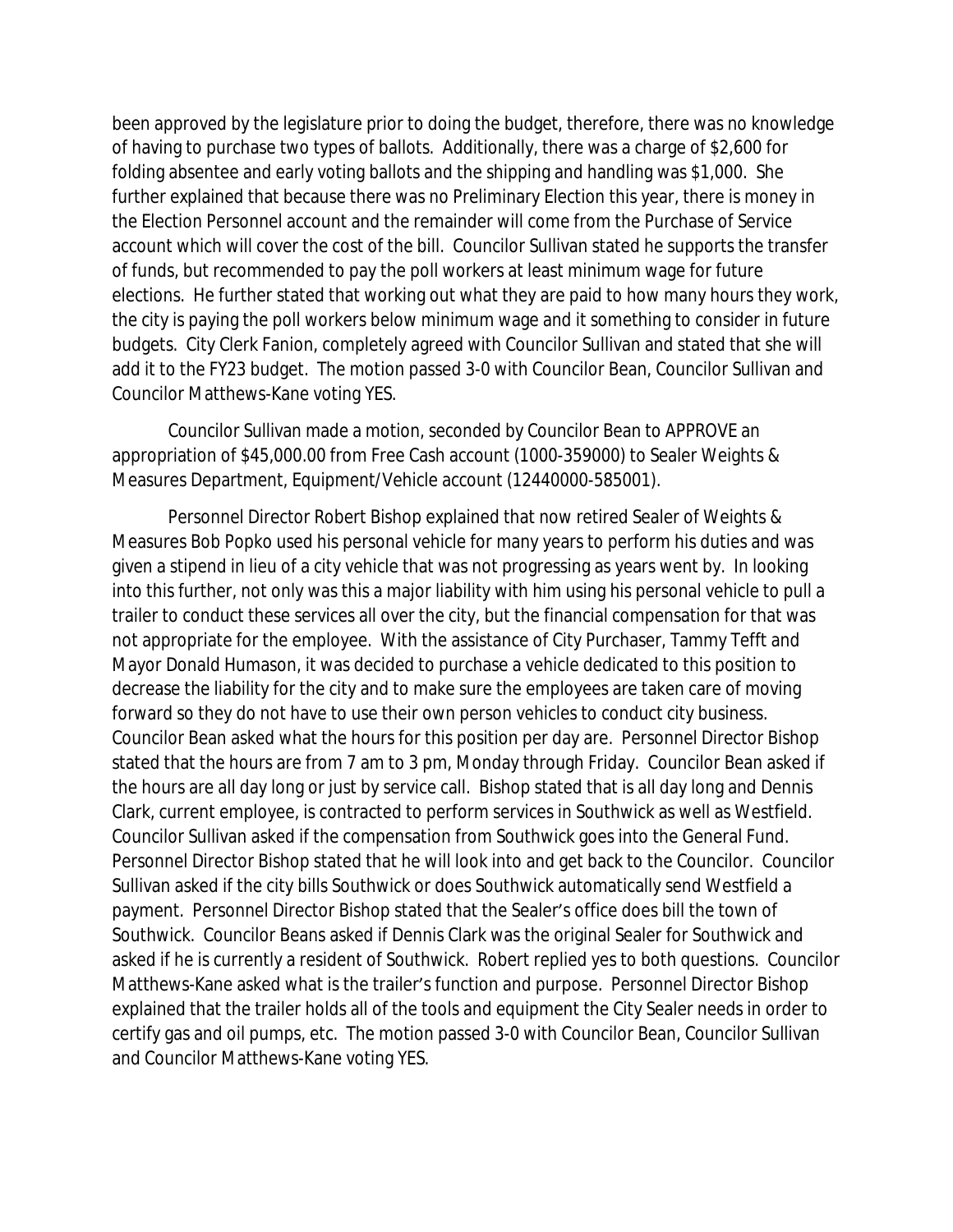Councilor Bean made a motion, seconded by Councilor Sullivan, to APPROVE the appropriation of \$2,000.00 from Free Cash (1000-359000) to Emergency Management Department as follows: \$1,700.00 Purchase of Services account (12910000-520000) and \$300.00 Supplies account #12910000-540000.

Chair Bridget Matthews-Kane asked Emergency Management Director Steve Malochleb to attend the meeting, but he was not present. Councilor Bean made a motion, seconded by Councilor Sullivan to take no action and LEAVE item in committee. The motion passed 3-0 with Councilor Bean, Councilor Sullivan and Councilor Matthews-Kane voting YES.

Councilor Sullivan made a motion, seconded by Councilor Bean to APPROVE an appropriation of \$2,897.00 from Free Cash (1000-359000) to Conservation Department, Full-Time Salary account (17100000-511000).

Councilor Sullivan made a motion, seconded by Councilor Bean to APPROVE an appropriation of \$1,810.00 from Free Cash (1000-359000) to Council on Aging, Full-Time salary account (15410000-511000).

Personnel Director Bishop stated that both agenda item numbers 10 and 11 will have the same explanations. In working with WPMEA, one of the Unions that represent the majority of Directors and Supervisor positions in the city of Westfield, in City Hall and throughout the city, the goal has been to recognize what positions have been misclassified and undercompensated. The city agrees with WPMEA that there are three positions within WPMEA that their job scope and management responsibilities have been misclassified and undercompensated. These positions are the Conservation Coordinator, the DPW Budget Analyst and the Council on Aging Program Director; they are currently all the same wage scale and should be moved all together to a higher wage scale within WPMEA. The DPW position wage increase already had funding assigned to it in the FY22 budget, but the other two positions did not. Personnel Director Bishop asked the committee to consider the appropriation of funds for the Conservation Coordinator and the Council on Aging Program Director in order to reward these positions and properly compensate them for the work they do. Councilor Sullivan asked if these appropriations are both Free Cash transfers. Robert replied, that is correct. Brent Bean asked if these increases will be a reoccurring cost for next year's budget. He also asked if these appropriations will catch them up to June 30, 2022. Personnel Director Bishop replied yes to both questions and further explained that the Department Heads will have to work the increases into FY23 budget. Councilor Sullivan asked if Conservation Committee has any money left over in their Revolving account. Robert replied that he will look into and get back to the committee with an answer. Councilor Bean expressed his concerns regarding using Free Cash to pay for reoccurring costs. He asked if one of these positions is open. Personnel Director Bishop replied yes, and the city is currently conducting a search to fill the Conservation Coordinator position. Councilor Sullivan asked if this was the second time the city has searched to fill this position and was it due to a salary issue. Robert replied, yes to both questions and further explained that it is such a specialized position and there are a lot of openings across the state. Everyone is competing for this small group of qualified candidates and everyone is trying to entice them. Councilor Bean stated that he heard a lot of talk around the enforcement piece that goes along with the position's duties, not so much the salary. Personnel Director Bishop stated that is a hard position because of the enforcement. He further explained that there is an ample of amount of desk work and